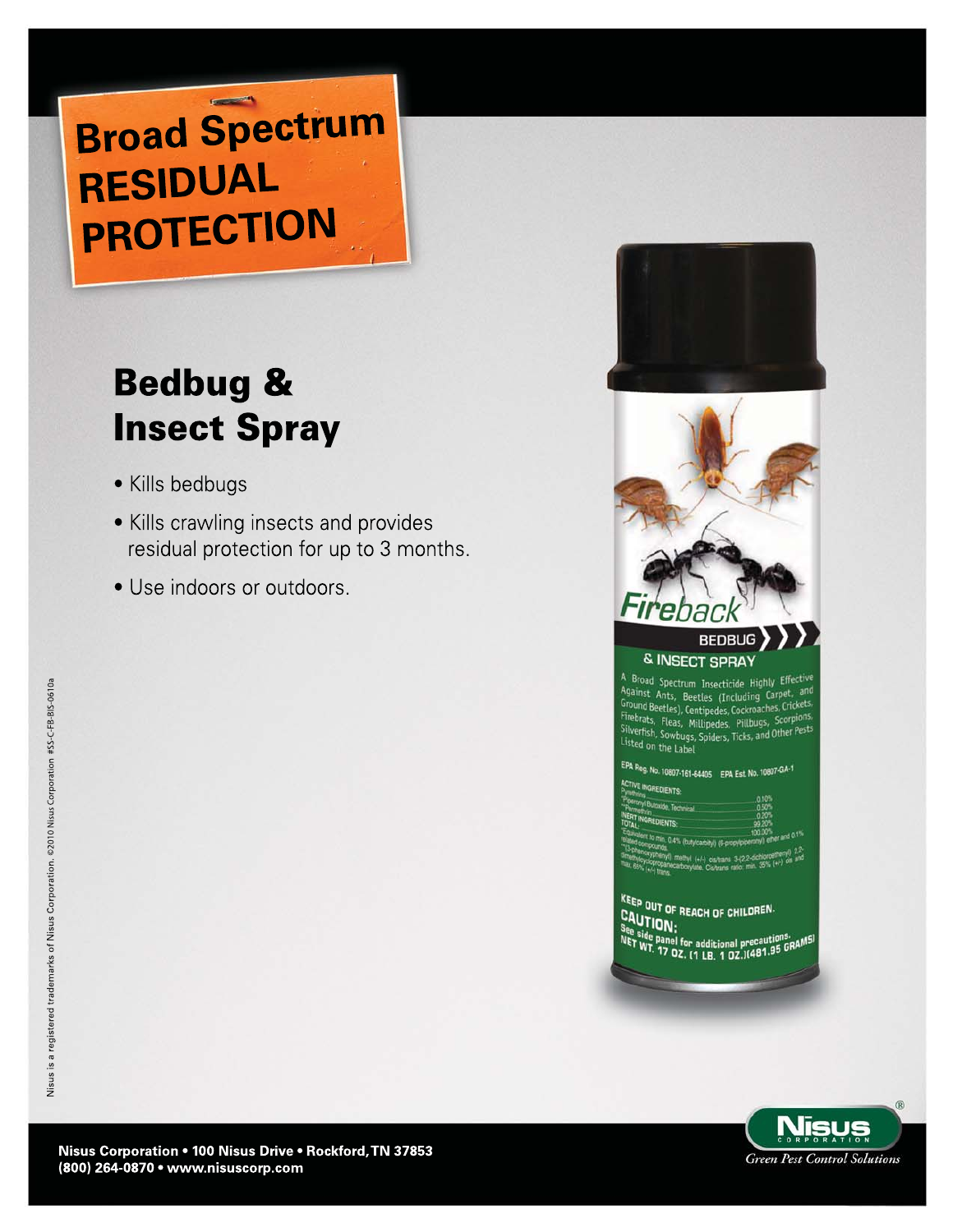## **FIREBACK BEDBUG & INSECT SPRAY**

A Broad Spectrum Insecticide Highly Effective Against Ants, Beetles (Including Carpet, and Ground Beetles), Centipedes, Cockroaches, Crickets, Firebrats, Fleas, Millipedes, Pillbugs, Scorpions, Silverfish, Sowbugs, Spiders, Ticks, and Other Pests Listed on the Label

| TOTAL. | 100000 |
|--------|--------|

\*Equivalent to min. 0.4% (butylcarbityl) (6-propylpiperonyl) ether • Water-Based Formula • Protects For Up to 3 Months and 0.1% related compounds. \*\*(3-phenoxyphenyl) methyl (+/-) cis/trans 3-(2,2-dichloroethenyl) 2,2-dimethylcyclopropanecarboxylate. Cis/trans ratio: min.  $35\%$  (+/-) cis and max.  $65\%$  (+/-) trans. EPA Reg. No. 10807-161-64405

- **ACTIVE INGREDIENTS:** For Residential/Commercial Use
	- **May be used in Non-Food/Feed Areas of Food/Feed** Processing Plants
	- Controls Residential Insects
	- **Kills On Contact Seeks Out Bugs Where They Hide**
	- **TOTAL:** .................................................................. 100.00% Non-Staining No Unpleasant Odor
		-

## **KEEP OUT OF REACH OF CHILDREN CAUTION**

### **PRECAUTIONARY STATEMENTS HAZARDS TO HUMANS AND DOMESTIC ANIMALS**

**CAUTION:** Harmful if inhaled. Avoid breathing vapor or spray mist. Remove contaminated clothing and wash before reuse. Avoid contamination of feed and foodstuffs. Remove pets and birds and cover fish aquarium before spraying. Vacate room after treatment and ventilate before reoccupying. Do not allow children or pets to contact treated areas until surfaces are dry.

| <b>FIRST AID STATEMENTS</b> |                                                                                                                                                                                                                                                                                                                                                                          |  |  |  |  |  |
|-----------------------------|--------------------------------------------------------------------------------------------------------------------------------------------------------------------------------------------------------------------------------------------------------------------------------------------------------------------------------------------------------------------------|--|--|--|--|--|
| <b>IF INHALED:</b>          | Move person to fresh air. If person is not<br>breathing, call 911 or an ambulance, then<br>give artificial respiration, preferably mouth-to-<br>mouth if possible. Call a poison control center<br>or doctor for further treatment advice. Have<br>the product container or label with you when<br>calling a poison control center or doctor, or<br>going for treatment. |  |  |  |  |  |

#### **PHYSICAL OR CHEMICAL HAZARDS:**

Contents under pressure. Do not use or store near heat or open flame. Do not puncture or incinerate container. Exposure to temperatures above 130ºF may cause bursting. Do not use this product in or on electrical equipment due to the possibility of shock hazard.

#### **ENVIRONMENTAL HAZARDS:**

This product is toxic to fish. Do not apply directly to any body of water. Do not contaminate water when disposing of equipment washwaters.

#### **DIRECTIONS FOR USE:**

It is a violation of Federal law to use this product in a manner inconsistent with its labeling.

Provides the control of the specific state of the specific state of the specific state of the specific state of the specific state of the specific state of the specific state of the specific state of the specific state of Do not use in food/feed areas of food/feed handling establishments, restaurants or other areas where food/feed is commercially prepared or processed. Do not use in serving areas while food is exposed or facility is in operation. Serving areas are areas where prepared foods are served such as dining rooms but excluding areas where foods may be prepared or held. Nonfood areas are areas such as garbage rooms, lavatories, floor drains (to sewers), entries and vestibules, offices, locker rooms, machine rooms, boiler rooms, garages, mop closets and storage (after canning or bottling). In the home, all food processing surfaces and utensils should be covered during treatment or thoroughly washed before use. Exposed food should be covered or removed. Do not use in rooms/areas while occupied by patients, the elderly or infirm. Do not apply to classrooms when in use. Not for use in federally inspected meat and poultry plants.

#### **SHAKE WELL BEFORE USING!** Remove protection cap, hold container upright and spray from a distance of 12 to 15 inches.

**INDOORS: Cockroaches, Waterbugs, Palmetto Bugs, Silverfish, Firebrats, Crickets, Scorpions, Spiders, Millipedes, Centipedes, Sowbugs and Pillbugs:** Spray into hiding places such as cracks and crevices, behind sinks, cabinets, along baseboards and floors, around drains and plumbing, hitting insects with spray whenever possible. Repeat treatment as necessary. **Ants:** Spray trails, nests and points of entry. Spray on ants where possible. Repeat as necessary. **Space Spray**: Spray 20 seconds per 1000 cu. Ft. of space, moving toward the door. Leave room and keep area closed for 15 minutes following treatment. Repeat application weekly or as necessary. Infested stored food products should be disposed of, or treated using an approved product intended for this purpose. **Carpet Beetles:** Spray directly on beetles, floors, baseboards, shelves and carpets. Repeat treatment as necessary. **Bedbugs:** Spray mattresses, particularly around tufts and seams. Take beds apart and spray into all joints. Treat baseboards, moldings and floors. Repeat treatment as necessary. Allow all sprayed articles to dry thoroughly before use.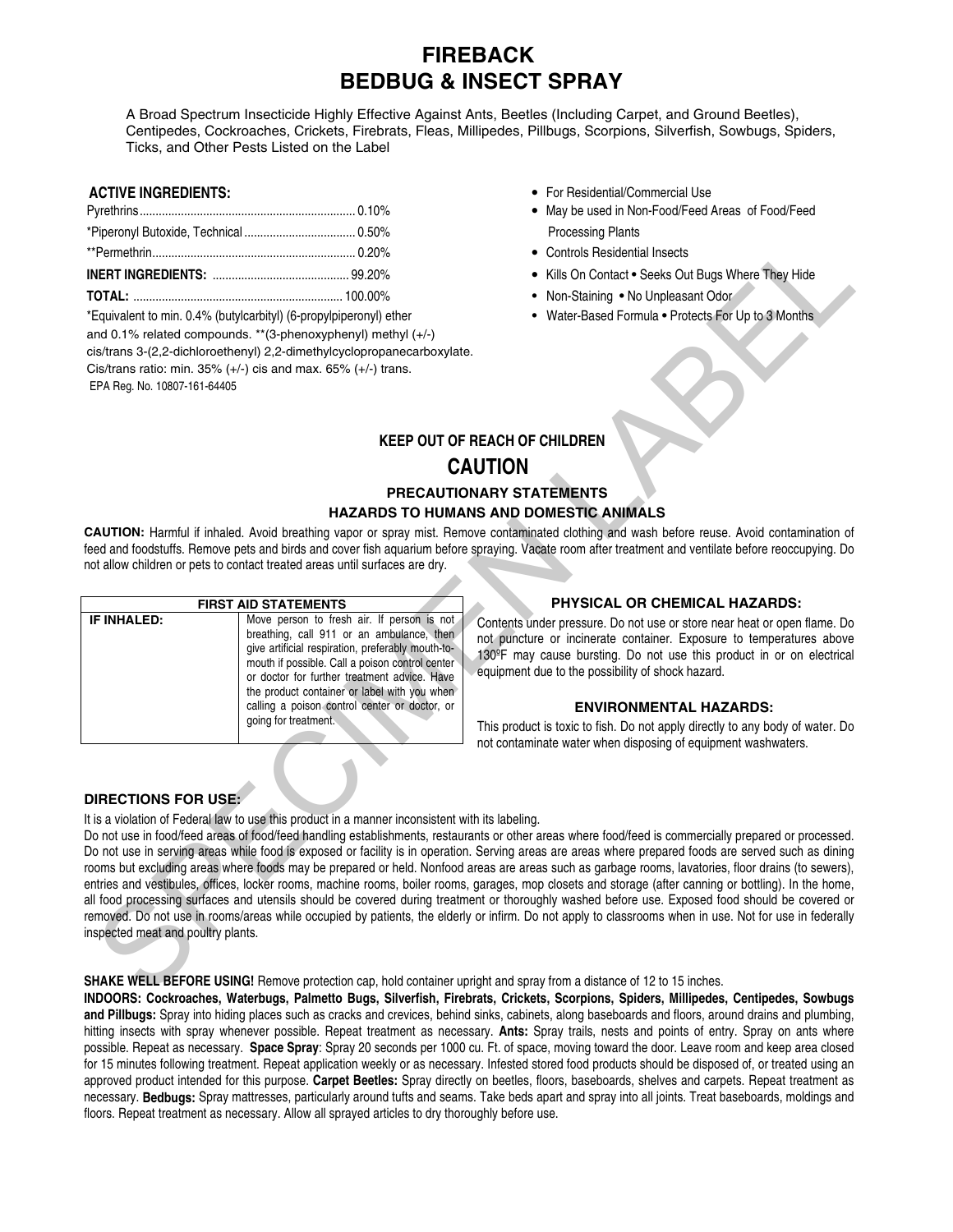**To control Clothes Moths and Carpet Beetles on wool and other proteinaceous fibers**: Remove infested articles from storage, brush thoroughly, and air for several hours in sunlight, if possible. Apply spray liberally to empty chests, closets, bureaus and other storages directing the spray into cracks, joints and crevices. After airing, infested articles may be treated by spraying lightly, keeping nozzle at least three feet from fabric to avoid staining.

**Fleas in buildings - Space Spray**: Hold can 36 inches above floor and direct spray toward floor and lower walls at a rate of 10 seconds per 100 sq. ft., making sure that all floor, sofa and chair surfaces are contacted. Leave room and keep area closed for 15 minutes. Open and ventilate before reoccupying. Repeat treatment after 7 days or as needed.

**Fleas & Ticks (Adult and Larvae)**: Remove and thoroughly clean or destroy pet bedding. Spray pet sleeping quarters, bed, entire floor and floor covering, with special attention to cracks and crevices, around baseboards, and window and door frames. Infested upholstered furniture and mattresses may also be treated with this product. A test application should be made to upholstery or drapery fabrics in an inconspicuous place before use.

We all The Subdivisor the two specifies are all focusity denote a state projection. The Color Subseque State and the Subseque State and the Subseque State and the Subseque State and the Subseque State and the Subseque Stat **To kill Lice and Louse eggs:** Spray in an inconspicuous area to test for possible staining or discoloration. Inspect again after drying, then proceed to spray entire area to be treated. Hold container upright with nozzle away from you. Depress valve and spray from a distance of 8 to 10 inches. Spray each square foot for three seconds. Spray only those garments and parts of bedding, including mattresses and furniture that cannot be either laundered or dry cleaned. Allow all sprayed articles to dry thoroughly before use.

**OUTDOORS:** Not for use on plants being grown for sale or other commercial/seed production, or research purposes. Point spray nozzle away from face. Hold can on slight downward angle. For best results, spray when air is calm. Allow a few minutes for product to take effect. Spray with wind if breeze is blowing.

**FLYING INSECTS: Wasps:** Allow fog to drift over area. Direct spray toward bushes or grass from at least 4 to 6 feet away. Give special attention to breeding areas such as garbage cans and compost piles. Repeat as necessary.

**Mud Daubers and Wasp Nests:** Spray mist directly on insects and their nests from approximately 2 feet away. Contacted insects will fly away from fog. Applications should be made in late evening when insects are at rest. Spray into hiding and breeding places contacting as many insects as possible.

**CRAWLING INSECTS: Ants, Cockroaches, including Asian Cockroaches, Crickets, Mole Crickets, Centipedes, and Silverfish:** Spray infested surface of patio or picnic area, hitting as many insects as possible. Also spray legs of tables and chairs to repel ants. Spray ant hills for best control. Buyer assumes all risks of use, storage or handling of this material not in strict accordance with directions given herewith.

#### **STORAGE & DISPOSAL:**

**STORAGE**: Store in a cool, dry area. Do not transport or store below 32ºF. **CONTAINER DISPOSAL:** Do Not Puncture or Incinerate! IF EMPTY: Place in trash or offer for recycling if available. IF PARTLY FILLED: Call your local solid waste agency or 1-800-CLEANUP for disposal instructions.

Manufactured for:



 100 Nisus Drive • Rockford, TN 37853 (800) 264-0870

 Nisus is a registered trademark of Nisus Corporation. Made in the U.S.A. © 2010 Nisus Corporation #FB-BB-0510-SAL0603